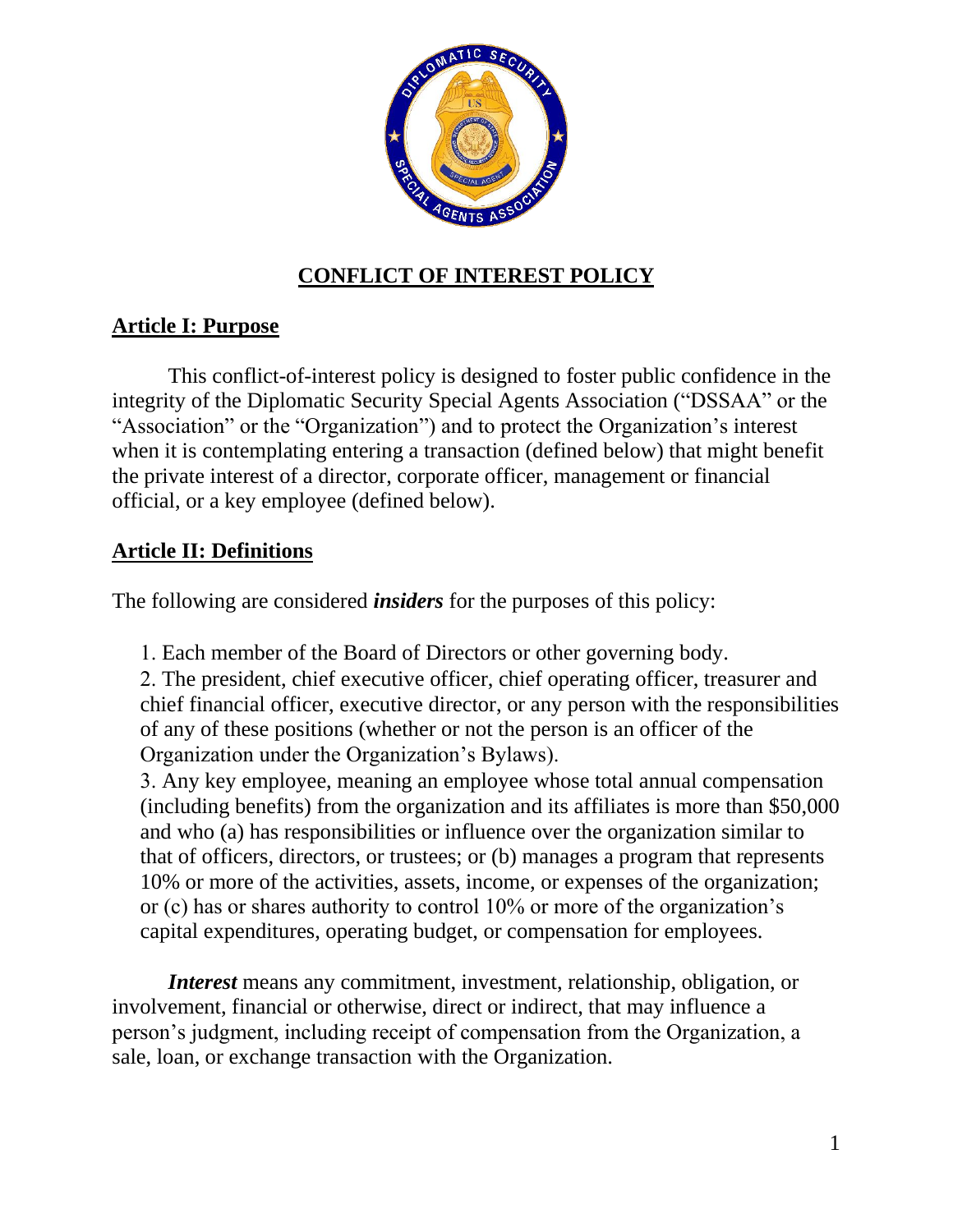A *conflict of interest* is present when, in the judgment of the Board of Directors, an insider's stake in the transaction is such that it reduces the likelihood that an insider's influence can be exercised impartially in the best interests of the Organization.

*Transaction* means any business, agreement, or arrangement between an insider and the Organization, or between the Organization and any third party where an insider has an interest in the transaction or any party to it. ["Transaction does not include compensation arrangements between the DSSAA and a director, officer, or other insider that are wholly addressed under the Organization's Compensation Policy."]

# **Article III: Procedures**

1. **Duty to Disclose**: Each insider shall disclose to the Board all material facts regarding his or her interest in the transaction, promptly upon learning of the proposed transaction.

2. **Determining Whether a Conflict of Interest Exists**: With regard to an insider, the Board shall determine if a conflict of interest exists. The insider(s) and any other interested person(s) involved with the transaction shall not be present during the Board's discussion or determination of whether a conflict of interest exists, except as provided in Article IV below.

3. **Procedures for Addressing a Conflict of Interest**: The Board shall follow the procedures set forth in Article IV in order to decide what measures are needed to protect the Organization's interests in light of the nature and seriousness of the conflict, to decide whether to enter into the transaction and, if so, to ensure that the terms of the transaction are appropriate.

## **Article IV: Review by the Board**

The Board may ask questions of and receive material(s) from the insider(s) and any other interested person(s), but shall deliberate and vote on the transaction in their absence. The Board shall ascertain that all material facts regarding the transaction and the insider's conflict of interest have been disclosed to the Board and shall compile appropriate data, such as comparability studies, to determine fair market value for the transaction.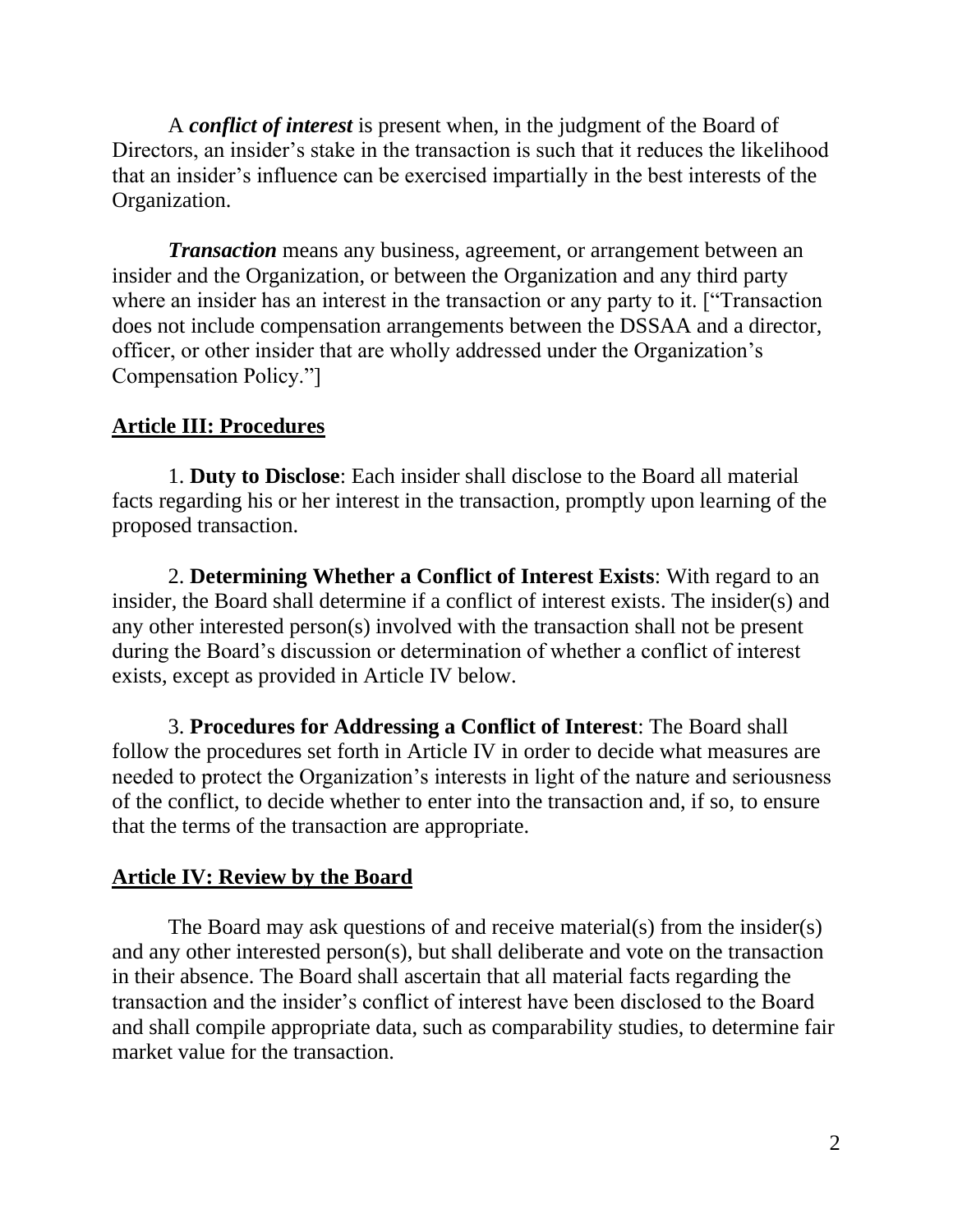After exercising due diligence, which may include investigating alternatives that present no conflict, the Board shall determine whether the transaction is in the Organization's best interest, for its own benefit, and whether it is fair and reasonable to the Organization; the majority of disinterested members of the Board then in office may approve the transaction.

## **Article V: Records of Proceedings**

The minutes of any meeting of the Board pursuant to this policy shall contain the name of each insider who disclosed or was otherwise determined to have an interest in a transaction; the nature of the interest and whether it was determined to constitute a conflict of interest; any alternative transactions considered; the members of the Board who were present during the deliberations on the transaction, those who voted on it, and to what extent interested persons were excluded from the deliberations; any comparability data or other information obtained and relied upon by the Board and how the information was obtained; and the result of the vote, including, if applicable, the terms of the transaction that was approved and the date it was approved.

#### **Article VI: Annual Disclosure and Compliance Statements**

Each director, corporate officer, top management or financial official, and each key employee of the Organization shall annually sign a statement on the form attached, that:

- affirms that the person has received a copy of this conflict of interest policy, has read and understood the policy, and has agreed to comply with the policy; and
- discloses the person's financial interests and family relationships that could give rise to conflicts of interest.

#### **Article VII: Violations**

If the Board has reasonable cause to believe that an insider of the Organization has failed to disclose actual or possible conflicts of interest, including those arising from a transaction with a related interested person, it shall inform such insider of the basis for this belief and afford the insider an opportunity to explain the alleged failure to disclose. If, after hearing the insider's response and making further investigation as warranted by the circumstances, the Board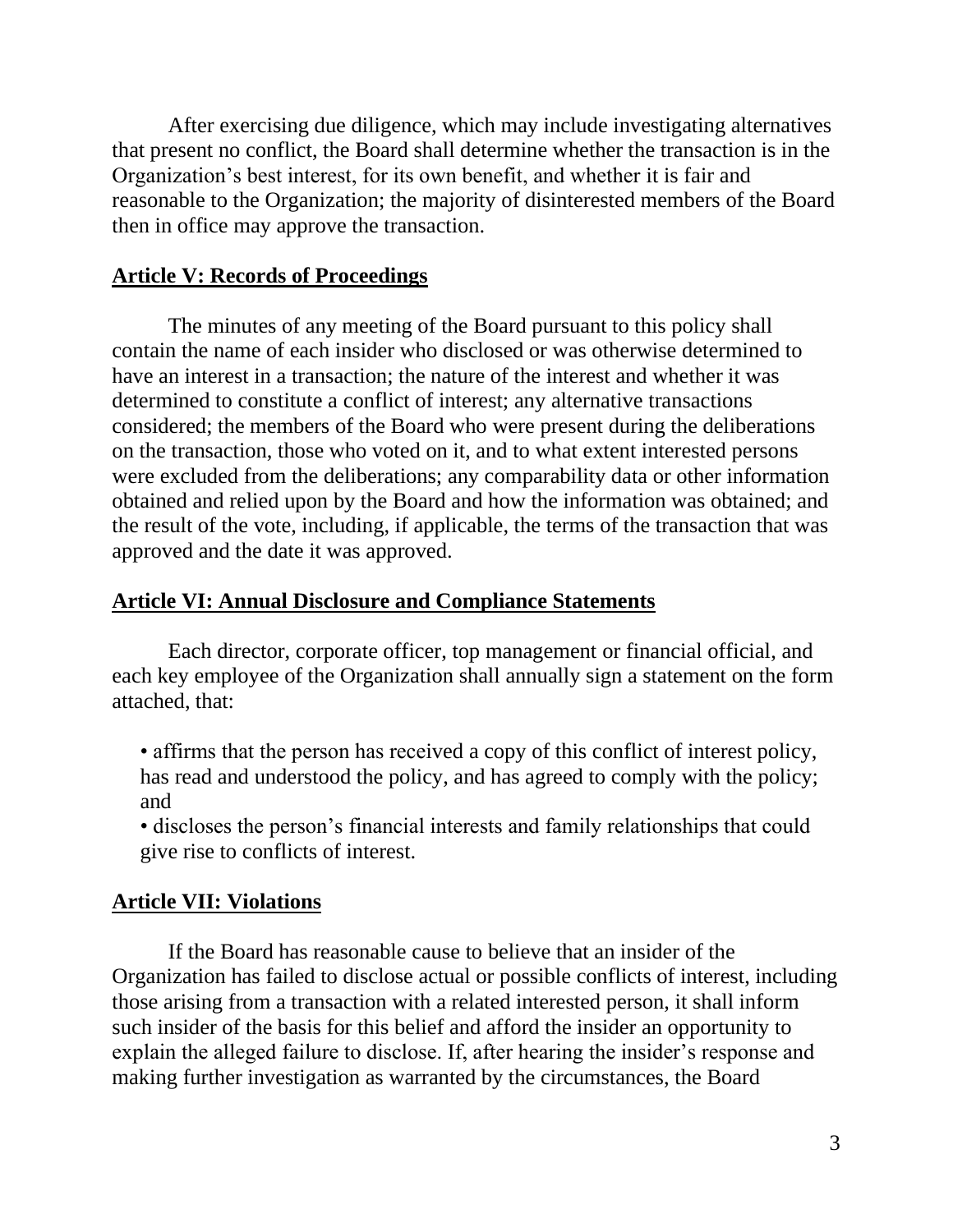determines that the insider has failed to disclose an actual or possible conflict of interest, the Board shall take appropriate disciplinary and corrective action.

## **Article VIII: Annual Reviews**

To ensure that the Organization operates in a manner consistent with its status as an organization exempt from federal income tax, the Board shall authorize and oversee an annual review of the administration of this conflict of interest policy. The review may be written or oral. The review shall consider the level of compliance with the policy, the continuing suitability of the policy, and whether the policy should be modified and improved.

As amended 3/28/2021.